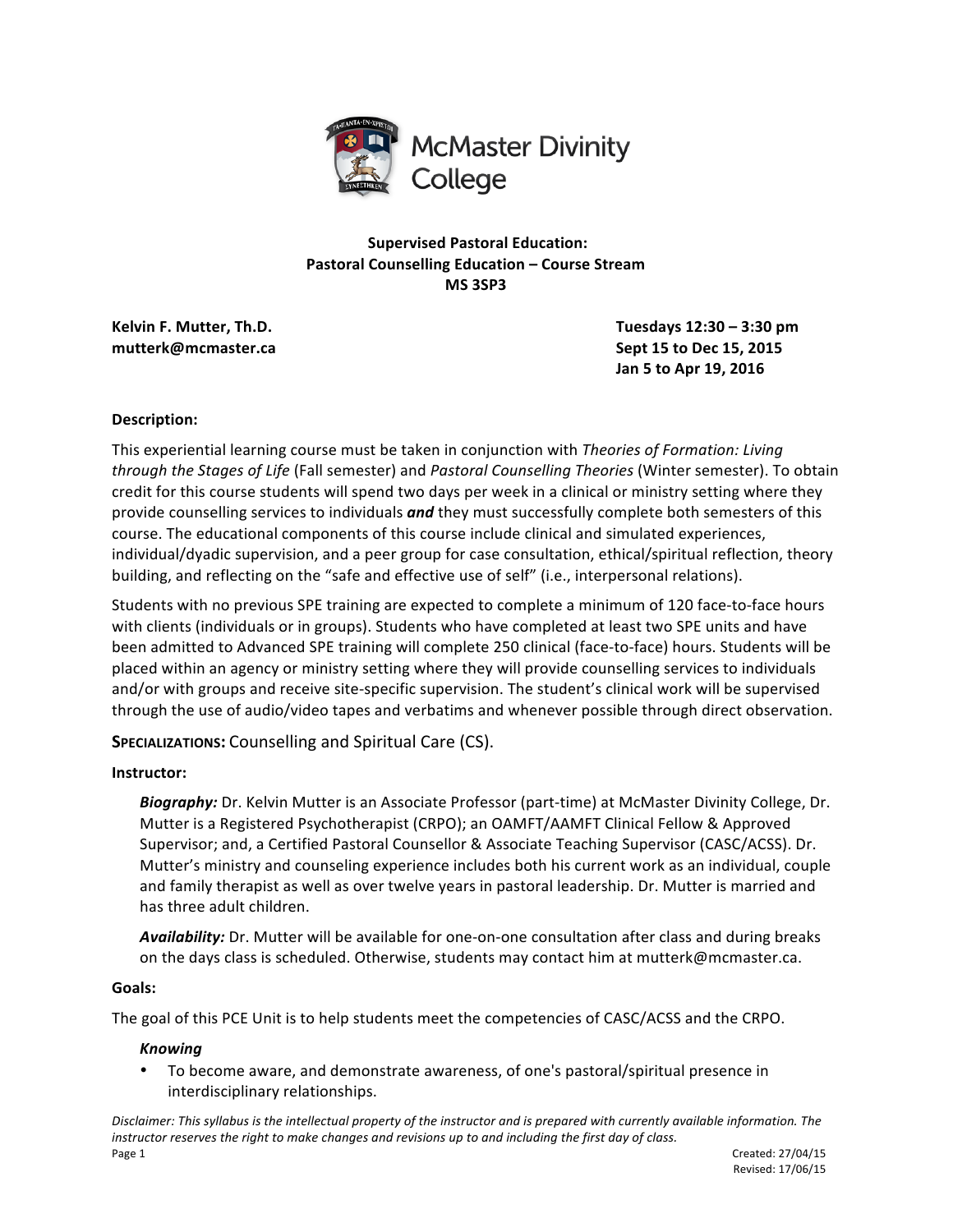To integrate the learnings of theology and/or spiritual/religious theories and the social and human sciences in understanding the human experience.

# *Being*

- To become aware of how one's attitudes, values and assumptions affect one's practice of pastoral counselling.
- To become aware of one's personhood in the practice of pastoral counselling and of the ways one's practice affects other persons, including sensitivity to ecumenical, multi-faith and multicultural issues.
- To develop the ability to utilize the peer group for support, dialogue and feedback in a way that integrates personal characteristics with professional functioning.
- To use individual and group supervision for personal and professional growth.

# *Doing*

- To demonstrate awareness of one's personhood in the practice of pastoral counselling and of the ways one's practice affects other persons, including sensitivity to ecumenical, multi-faith and multicultural issues.
- To demonstrate awareness of how one's attitudes, values and assumptions affect one's practice of pastoral counselling.
- To use individual and group supervision for developing the capacity to evaluate one's practice of pastoral counselling.
- To develop the ability to utilize the experiential method of learning.

# **Competencies:**

Students will develop an individual learning contract based on the CASC/ACSS competencies and the CASC/ACSS goals for Pastoral Counselling Education. At the end of this SPE Unit the student will demonstrate *beginner* competency in the following domains.

| <b>Selected CASC/ACSS</b><br><b>Competency Domains<sup>1</sup></b> |                                |   | Selected CRPO Competency Domains                                            |  |  |
|--------------------------------------------------------------------|--------------------------------|---|-----------------------------------------------------------------------------|--|--|
|                                                                    | Spiritual Assessment &<br>Care | ٠ | Work within a framework based upon established<br>psychotherapeutic theory. |  |  |
|                                                                    | Use of a Relational            | ٠ | Use effective professional communication.                                   |  |  |
|                                                                    | Approach                       | ٠ | Maintain effective relationships.                                           |  |  |
| ٠                                                                  | Assessment & Planning          | ٠ | Contribute to a collaborative and productive atmosphere.                    |  |  |
| ٠                                                                  | Intervention                   |   | Comply with legal and professional obligations.                             |  |  |
| ٠                                                                  | Self-awareness                 | ٠ | Apply an ethical decision making process.                                   |  |  |
|                                                                    | Spiritual & Personal           | ٠ | Maintain self-care and level of health necessary for responsible            |  |  |
|                                                                    | Development                    |   | therapy.                                                                    |  |  |
| ٠                                                                  | Multi-Dimensional              | ٠ | Evaluate and enhance professional practice.                                 |  |  |
|                                                                    | Communication                  | ٠ | Obtain clinical supervision or consultation.                                |  |  |
|                                                                    | Documentation and              | ٠ | Maintain client records.                                                    |  |  |
|                                                                    | Charting                       | ٠ | Orient client to therapist's practice.                                      |  |  |
|                                                                    | <b>Brokering Diversity</b>     | ٠ | Establish and maintain core conditions for therapy.                         |  |  |

<u> 1989 - Jan Samuel Barbara, margaret e</u>

<sup>&</sup>lt;sup>1</sup> cf. CASC/ACSS Manual Chapter 2, Section II. A. 3 (http://www.spiritualcare.ca/manual.asp)<br><sup>2</sup> cf. CRPO *Entry-to-Practice Competency Profile for Registered Psychotherapists* http://www.crpo.ca/wpcontent/uploads/2013/06/RP-Competency-Profile.pdf

Disclaimer: This syllabus is the intellectual property of the instructor and is prepared with currently available information. The instructor reserves the right to make changes and revisions up to and including the first day of class.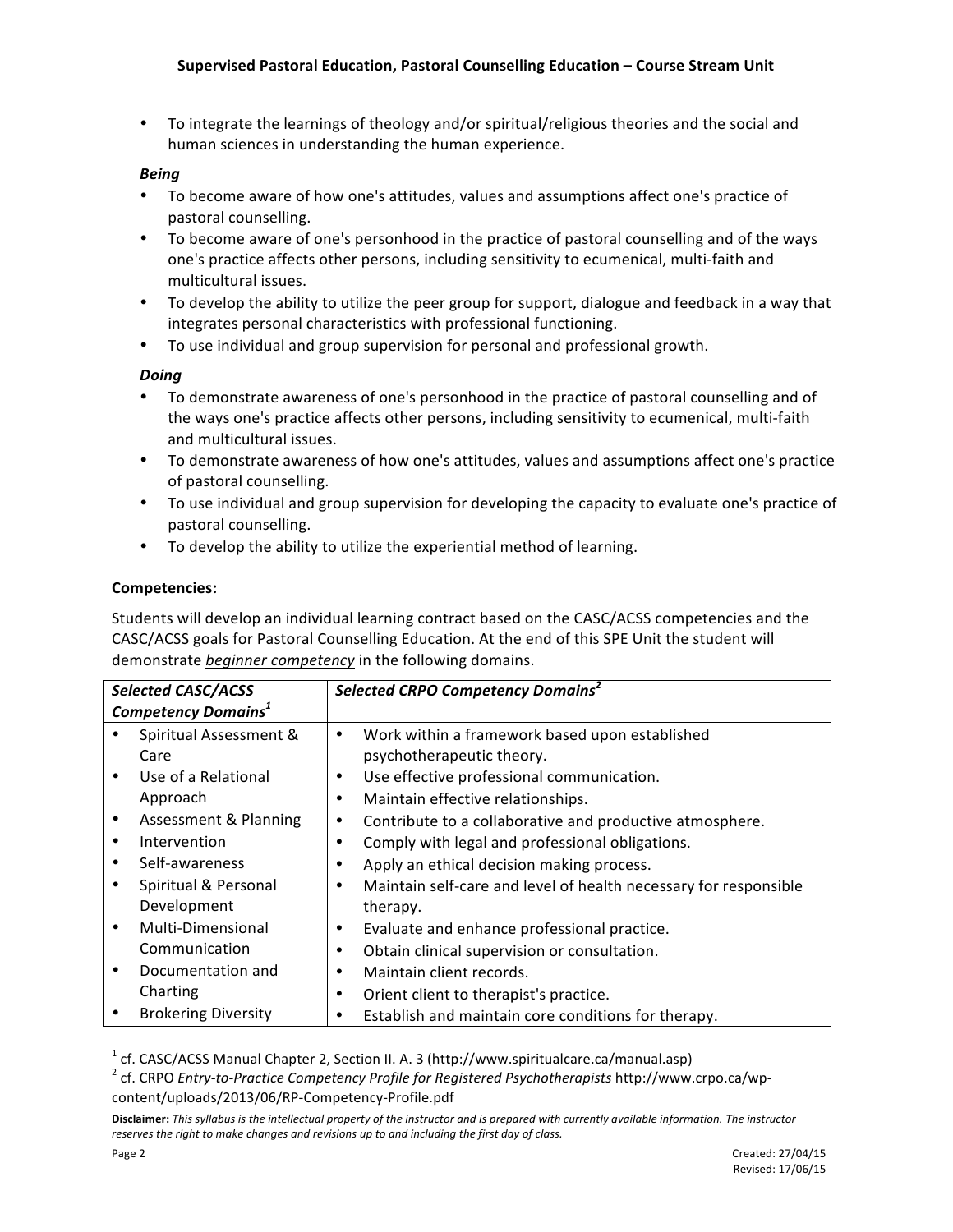| <b>Selected CASC/ACSS</b><br><b>Competency Domains<sup>1</sup></b> |                          | Selected CRPO Competency Domains <sup>2</sup> |                                                          |  |
|--------------------------------------------------------------------|--------------------------|-----------------------------------------------|----------------------------------------------------------|--|
|                                                                    | <b>Ethical Behaviour</b> |                                               | Ensure safe and effective use of self in the therapeutic |  |
|                                                                    | Collaboration and        |                                               | relationship.                                            |  |
|                                                                    | Partnerships             |                                               | Conduct an appropriate risk assessment.                  |  |
|                                                                    | Leadership               |                                               | Structure and facilitate the therapeutic process.        |  |
|                                                                    |                          |                                               | Conduct an effective closure process.                    |  |

#### **Course Texts:**

\_\_\_\_\_\_\_\_. *Basic Counselling Skills Factsheets* (available from course instructor).

\_\_\_\_\_\_\_\_. Code of Ethics. *CASC/ACSS Policy and Procedure Manual*, Chapter 5. Canadian Association for Spiritual Care. Available online: http://209.162.178.174/manual.asp?Chapter=5

\_\_\_\_\_\_\_\_. Code of Ethics. College of Registered Psychotherapists of Ontario. Available online: http://www.crpo.ca/wp-content/uploads/2014/01/Code-of-Ethics-Nov-1611-Trade-Name-Final.pdf

Brown, Jacob. The Question Cube. Journal of Marriage and Family Therapy, Vol. 23, No. 1 (1997) 27-40.

Anderson, Ray S. *Christians Who Counsel: The Vocation of Wholistic Therapy.* Eugene, OR: Wipf and Stock, 2010.

Richardson, Ronald W. Family Ties That Bind. Vancouver, BC: Self-Counsel Press, 1987.

# **Course Schedule:**

This PCE Unit will run from September 8, 2015 to April 29, 2016. During this time the student is expected to attend a weekly class session at McMaster Divinity College and to be present at their placement for two days each week. Time spent at the placement includes face-to-face interaction with clients, on-site supervision, preparation for client sessions, completion of paperwork and other duties as required by the placement.

| <b>Fall Semester</b> |         |               |                                   |                                  |
|----------------------|---------|---------------|-----------------------------------|----------------------------------|
| Week #               | Date    | <b>Format</b> | <b>Educational Foci</b>           | <b>Assignment</b>                |
| 1.                   | Sept 8  | Group         | Introductory matters              |                                  |
|                      |         |               | Essential (Basic) & Passive       | <b>Basic Counselling Skills</b>  |
|                      |         |               | <b>Interviewing Skills</b>        | Factsheets: Essential &          |
|                      |         |               |                                   | Passive Interviewing             |
|                      |         |               |                                   | Skills                           |
| 2.                   | Sept 15 | Group         | Active Interviewing Skills        | <b>Read:</b> Basic Counselling   |
|                      |         |               |                                   | <b>Skills Factsheets: Active</b> |
|                      |         |               |                                   | <b>Interviewing Skills</b>       |
|                      |         |               | Safe & Effective Use of Self      | <b>Read:</b> Anderson ch. 1      |
|                      |         |               | (SEUS/IPR)                        |                                  |
| 3.                   | Sept 22 | Group         | <b>Special Focus on Questions</b> | <b>Learning Contract</b>         |
|                      |         |               |                                   | <b>Read</b> : Brown "The         |
|                      |         |               |                                   | Question Cube"                   |
|                      |         |               | SEUS/IPR                          |                                  |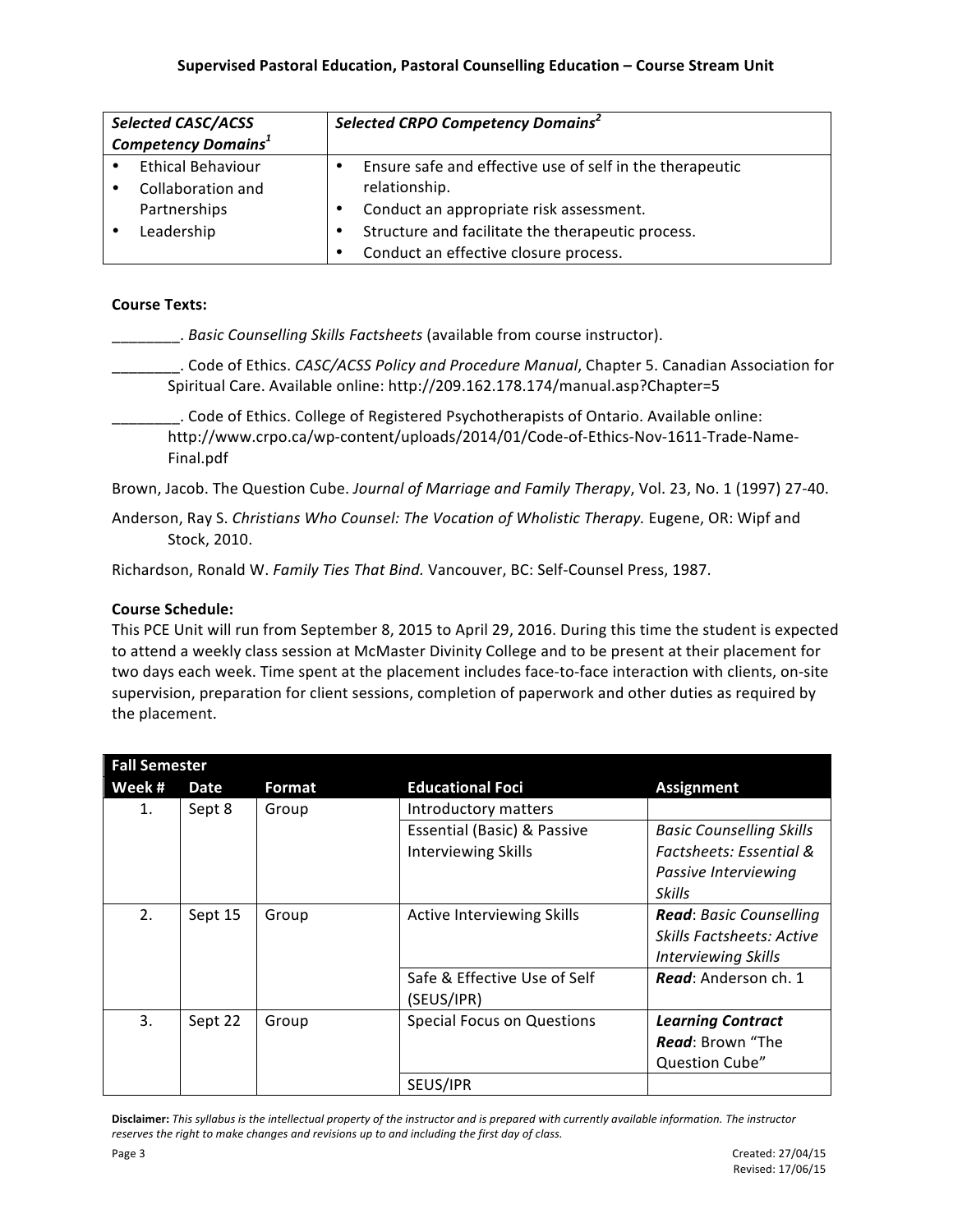# **Supervised Pastoral Education, Pastoral Counselling Education – Course Stream Unit**

| <b>Fall Semester</b> |               |                 |                                    |                            |  |
|----------------------|---------------|-----------------|------------------------------------|----------------------------|--|
| Week #               | <b>Date</b>   | Format          | <b>Educational Foci</b>            | <b>Assignment</b>          |  |
| 4.                   | Sept 29       | Group           | Use of Counselling Skills: Review  |                            |  |
|                      |               |                 | of audio,                          |                            |  |
|                      |               |                 | SEUS/IPR                           | Read: Richardson chs.      |  |
|                      |               |                 |                                    | $1 - 4$                    |  |
| 5.                   | Oct 6         | Group           | Use of Counselling Skills: Review  | Verbatim 1                 |  |
|                      |               |                 | of audio                           |                            |  |
|                      |               |                 | SEUS/IPR                           | Read: Anderson ch. 2       |  |
| 6.                   | Oct 13        | Group           | Interviewing Skills that Challenge | Read: Basic Counselling    |  |
|                      |               |                 | Use of Counselling Skills: Review  | <b>Skills Factsheets:</b>  |  |
|                      |               |                 | of audio                           | Interviewing Skills that   |  |
|                      |               |                 |                                    | Challenge                  |  |
|                      |               |                 | SEUS/IPR                           | Read: Richardson, chs.     |  |
|                      |               |                 |                                    | $1 - 4$                    |  |
| 7.                   | <b>Oct 20</b> | Group           | Use of Counselling Skills: Review  |                            |  |
|                      |               |                 | of audio                           |                            |  |
|                      |               |                 | SEUS/IPR                           | Read: Anderson ch. 3       |  |
| 8.                   | <b>Oct 27</b> | Group           | Use of Counselling Skills: Review  |                            |  |
|                      |               |                 | of audio                           |                            |  |
|                      |               |                 | SEUS/IPR                           | Read: Richardson chs.      |  |
|                      |               |                 |                                    | $5-6$                      |  |
| 9.                   | Nov 3         | Group           | Use of Counselling Skills: Review  |                            |  |
|                      |               |                 | of audio                           |                            |  |
|                      |               |                 | SEUS/IPR                           | Read: Anderson ch. 4       |  |
| 10.                  | Nov 10        | Group           | Discretionary Interviewing Skills  | Read: Basic Counselling    |  |
|                      |               |                 |                                    | <b>Skills Factsheets:</b>  |  |
|                      |               |                 |                                    | Discretionary              |  |
|                      |               |                 | Use of Counselling Skills: Review  | <b>Interviewing Skills</b> |  |
|                      |               |                 | of audio                           |                            |  |
|                      |               |                 | SEUS/IPR                           | Read: Richardson ch. 7     |  |
| 11.                  | <b>Nov 17</b> | Group           | Use of Counselling Skills: Review  | <b>Verbatim 2</b>          |  |
|                      |               |                 | of audio                           |                            |  |
|                      |               |                 | SEUS/IPR                           | Read: Anderson ch. 5       |  |
| 12.                  | <b>Nov 24</b> | Group           | Use of Counselling Skills: Review  |                            |  |
|                      |               |                 | of audio                           |                            |  |
|                      |               |                 | SEUS/IPR                           |                            |  |
| 13.                  | Dec 1         | Group           | Use of Counselling Skills: Review  |                            |  |
|                      |               |                 | of audio                           |                            |  |
|                      |               |                 | SEUS/IPR                           | Read: Anderson ch. 6       |  |
| 14.                  | Dec 8         | Dyad/Individual | Evaluations                        | Mid-Year Self-             |  |
|                      |               |                 |                                    | <b>Evaluation</b>          |  |
| 15.                  | <b>Dec 15</b> | Group           | Use of Counselling Skills: Review  |                            |  |
|                      |               |                 | of audio                           |                            |  |
|                      |               |                 | SEUS/IPR                           |                            |  |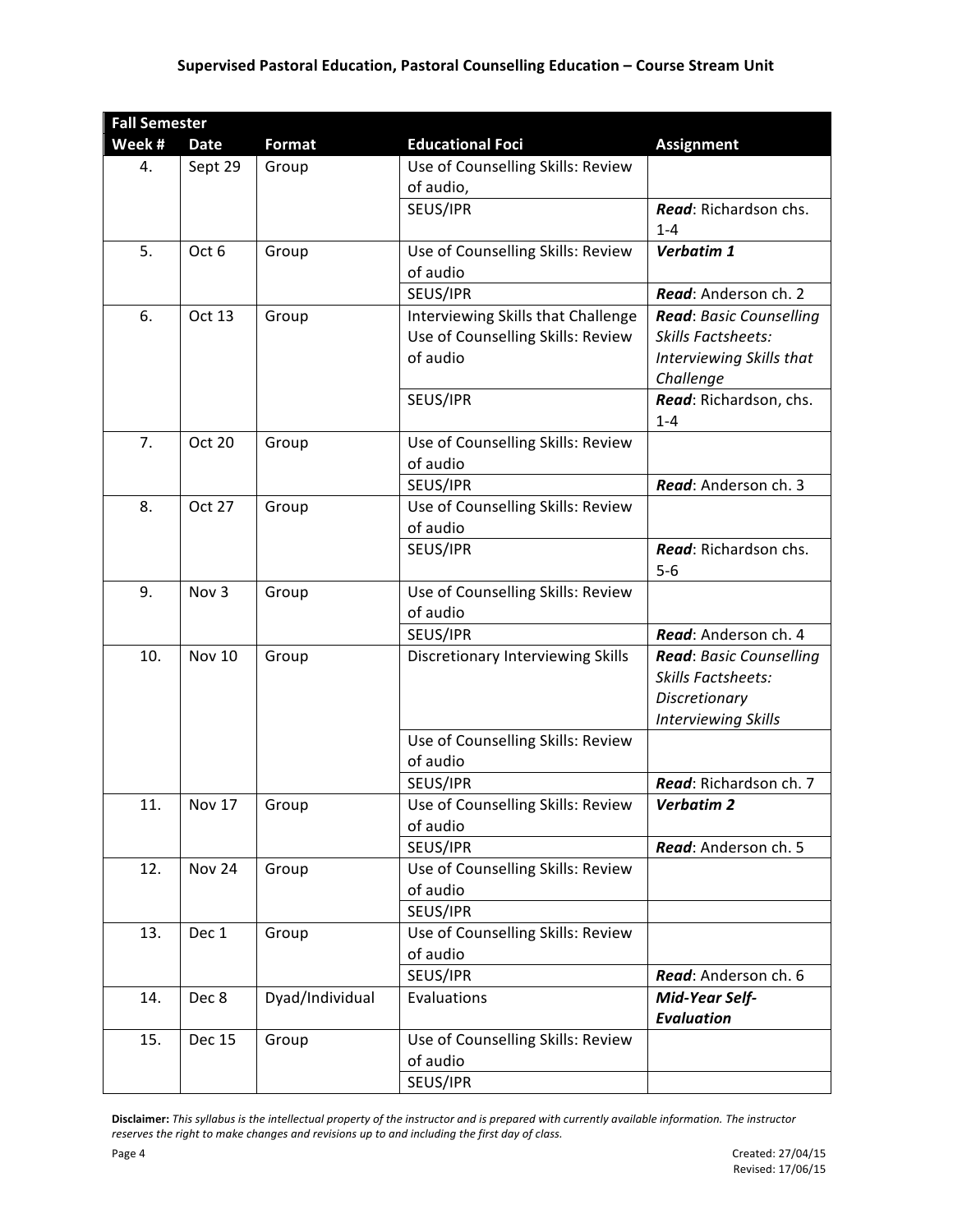| <b>Winter Semester</b> |                  |                     |                                   |                               |
|------------------------|------------------|---------------------|-----------------------------------|-------------------------------|
| Week#                  | <b>Date</b>      | <b>Format</b>       | <b>Educational Foci</b>           | <b>Assignment</b>             |
| 1.                     | Jan 5            | Group               | Use of Counselling Skills: Review |                               |
|                        |                  |                     | of audio                          |                               |
|                        |                  |                     | SEUS/IPR                          | Read: Anderson ch. 7          |
| 2.                     | <b>Jan 12</b>    | Dyad/Individual     | Use of Counselling Skills: Review |                               |
|                        |                  |                     | of audio                          |                               |
| 3.                     | <b>Jan 19</b>    | Group               | Use of Counselling Skills: Review | Verbatim 3                    |
|                        |                  |                     | of audio                          |                               |
|                        |                  |                     | SEUS/IPR                          | Read: Anderson ch. 8          |
| 4.                     | <b>Jan 26</b>    | Dyad/Individual     | Use of Counselling Skills: Review |                               |
|                        |                  |                     | of audio                          |                               |
| 5.                     | Feb <sub>2</sub> | Group               | Use of Counselling Skills: Review | <b>Family of Origin paper</b> |
|                        |                  |                     | of audio                          |                               |
|                        |                  |                     | SEUS/IPR                          | Read: Anderson ch. 9          |
| 6.                     | Feb 9            | Dyad/Individual     | Use of Counselling Skills: Review |                               |
|                        |                  |                     | of audio                          |                               |
|                        | Feb 16           | <b>Reading Week</b> |                                   |                               |
| 7.                     | Feb 23           | Dyad/Individual     | Use of Counselling Skills: Review |                               |
|                        |                  |                     | of audio                          |                               |
| 8.                     | Mar 1            | Group               | Use of Counselling Skills: Review |                               |
|                        |                  |                     | of audio                          |                               |
|                        |                  |                     | SEUS/IPR                          | Read: Anderson ch. 10         |
|                        |                  |                     |                                   |                               |
| 9.                     | Mar 8            | Dyad/Individual     | Use of Counselling Skills: Review | Verbatim 4                    |
|                        |                  |                     | of audio                          |                               |
| 10.                    | <b>Mar 15</b>    | Group               | Use of Counselling Skills: Review |                               |
|                        |                  |                     | of audio                          |                               |
|                        |                  |                     | SEUS/IPR                          | Read: Anderson ch. 11         |
| 11.                    | Mar 22           | Dyad/Individual     | Use of Counselling Skills: Review |                               |
|                        |                  |                     | of audio                          |                               |
| 12.                    | Mar 29           | Group               | Use of Counselling Skills: Review |                               |
|                        |                  |                     | of audio                          |                               |
|                        |                  |                     | SEUS/IPR                          | Read: Anderson ch. 12         |
| 13.                    | Apr 5            | Dyad/Individual     | Use of Counselling Skills: Review |                               |
|                        |                  |                     | of audio                          |                               |
| 14.                    | Apr 12           | Dyad/Individual     |                                   | <b>Final Self-Evaluation</b>  |
| 15.                    | Apr 19           | Group               | <b>Final Reflections</b>          |                               |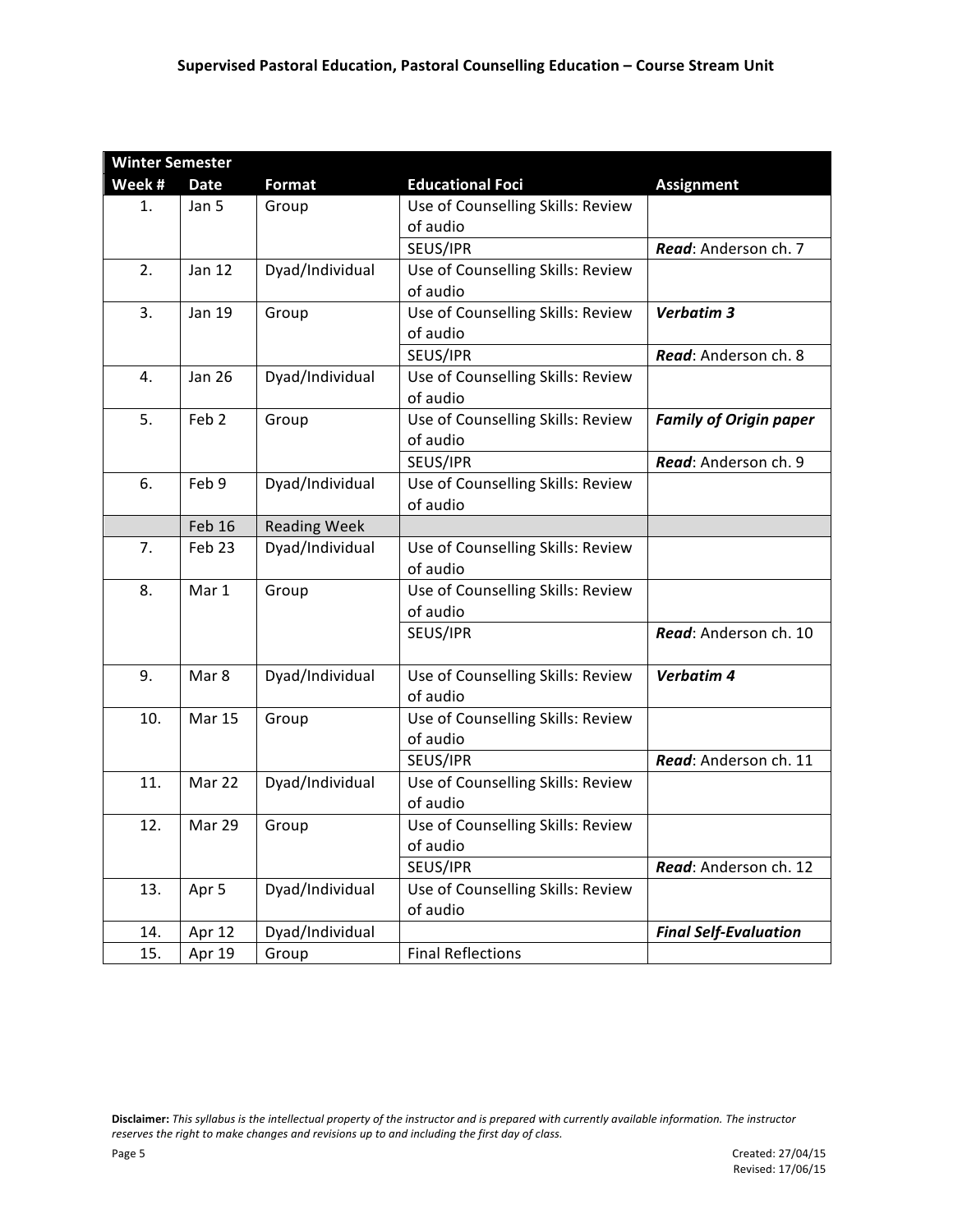# **Assignments:**

|                                                   | <b>Assignment Weight</b> |                        |  |
|---------------------------------------------------|--------------------------|------------------------|--|
| Assignment                                        | <b>Fall Semester</b>     | <b>Winter Semester</b> |  |
| Learning Goals                                    | 10 %                     |                        |  |
| Audio Recordings of Counselling Sessions (weekly) | 15 %                     | 15 %                   |  |
| Verbatim Assignments - two each semester          | 30 %                     | 25 %                   |  |
| Family of Origin Paper                            |                          | 15 %                   |  |
| "Use of Self" Reflection (weekly)                 | 15 %                     | 15 %                   |  |
| Mid/Final Evaluation from placement and SPE       | 30 %                     | 30 %                   |  |
| Supervisor                                        |                          |                        |  |

# **1. Attendance**

Except for illness or extenuating circumstances students are expected to be at their placement site each week of the SPE Unit. In the event of an absence it is the student's responsibility to directly inform both their on-site as well as the SPE instructor.

Except for illness or extenuating circumstances are to all scheduled SPE sessions and participate in the learning activities (see below).

# **2. Audio Recordings of Counselling Sessions (Being, Doing)**

# *Learning Objectives*:

- a. Reflect on practice
- b. Become aware of use of counselling interventions
- c. Practice case conceptualization

# *Instructions*:

Students are required to provide evidence of their growing edges as a counsellor and their counselling skills by presenting a portion of an audio recording of a session with a client. If the student's placement setting does not permit the student to use a recording of an actual session, the student may substitute a recording of a session with a fellow student who has consented to be part of a mock interview scenario. **NOTE:** For ethical reasons students are not permitted to submit an audio of them counselling a classmate about an actual issue in their life.

- a. Listen to the recording and select a brief portion for which you desire feedback. Audio selections may be chosen because i) a student wishes to demonstrate a successful use of a counselling skill, ii) a student wants feedback on their use of a particular skill or use of skills, iii) a student is feeling 'lost' and is seeking guidance as to how to respond to what has been said, iv) other reasons.
- b. Ask yourself the following questions as you prepare to present this recording.
	- What do you believe you did well in this session / segment?
	- What do you want the instructor to focus on as they listen to the recording? Is there a specific question you wish to have answered?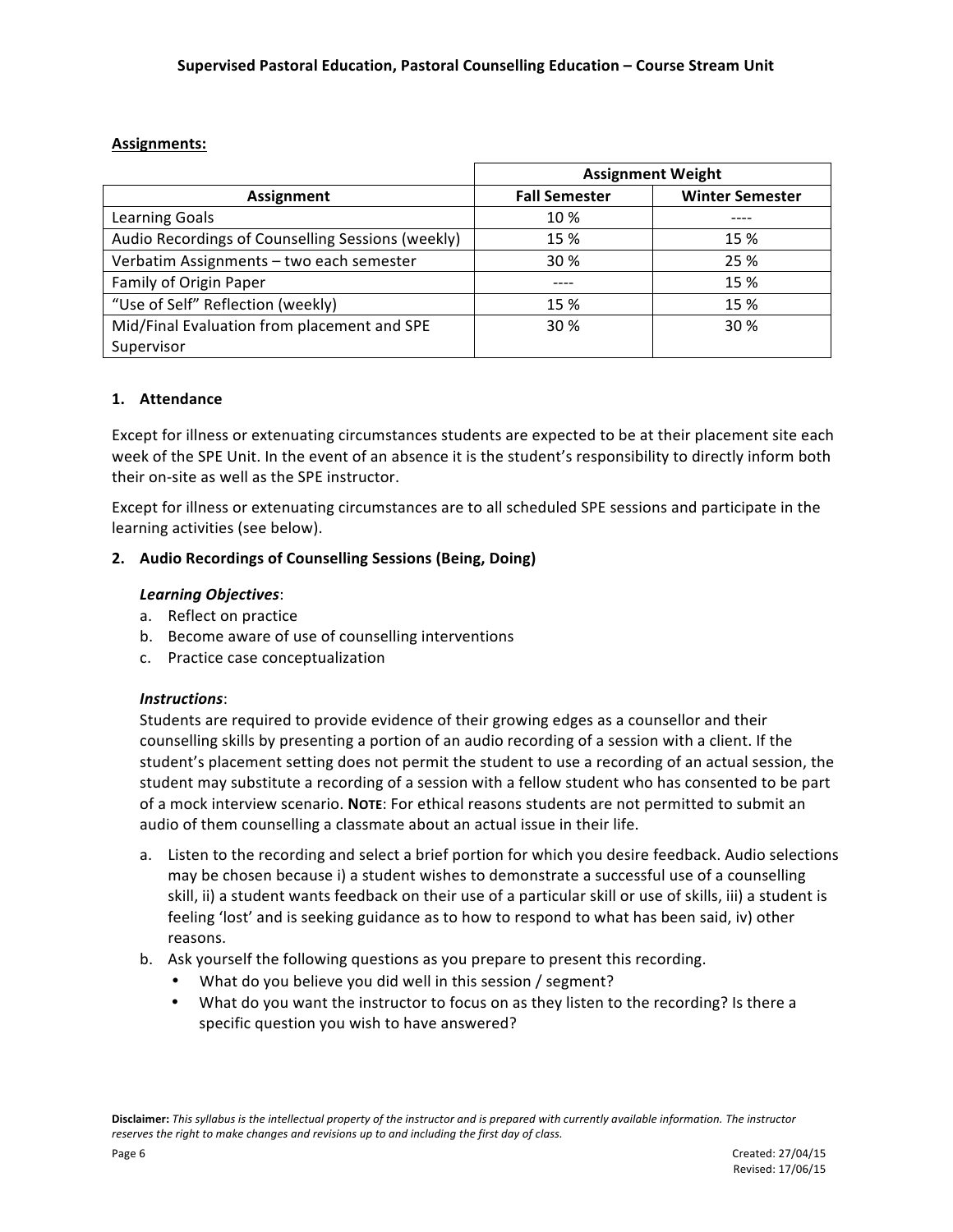# **3. Verbatim Assignments (Knowing, Being, Doing)**

Students will reflect on, and write a verbatim report derived from, a single counselling session. These verbatim reports will be 8 pages, single-spaced, adhere to the verbatim format provided to the class.

#### *Learning Objectives*:

- a. Reflect on practice
- b. Reflect on "use of self"
- c. Become aware of use counselling interventions
- d. Practice case conceptualization and planning

# *Instructions*:

a. Listen to a recording of a counselling session with client and transcribe a five minute segment that you wish to reflect on.

**NOTE 1:** In the absence of a recording, the student will, immediately after the session, write a transcript of a segment of the counselling session based on their memory.

NOTE 2: To obscure the client's identity and protect their confidentiality students are required to omit and/or change any information that may identify the person (e.g., name, names and ages of family members, number of children, employment data, affiliations, etc.).

- b. Use the transcription write a verbatim account (see handout) of the counselling session that includes the following elements.
	- Known Facts, Pre-constructions, and Initial Observations (2 pp. 20 %)
	- Verbatim of the conversation and analysis of the conversation  $(4-5 pp. 50 %)$
	- Evaluation  $(2 pp. 30 %)$

# **4. Family of Origin Paper (Knowing, Being, Doing)**

#### *Learning Objectives*:

- a. To practice using genograms as a means of obtaining information about a couple or family.
- b. To reflect on how one's family's story shapes a person's life.

# *Instructions*:

Use the instructions in chapter 8 of *Family Ties That Bind* to help you draw a genogram of your family of origin (FOO). If you are married you may also want to draw your spouse's genogram. Include your children if you have any. Obtain as much information about your family of origin as possible. (Consult class handout for guidelines re: format). After you have drawn your genogram, discuss, analyze and interpret it according to the following aspects: (80 % or 15 points for each of the 6 parts)

- *Family Structure*: State who constitutes your family of origin include siblings, their partners and all children. Are deceased members still a part of the emotional system? What about pets?
- Life Cycle Fit: Look at ages at transition periods such as leaving home, marrying, having children to see if they are normative (or not) for that period in time. Discuss the fit between spouses, e.g., if one is much older or younger, etc.
- *Pattern Repetition Across Generations*: Look at level of needs, repeated relationship patterns or other patterns that are repeated such as having an offender, mental illness, heart attacks,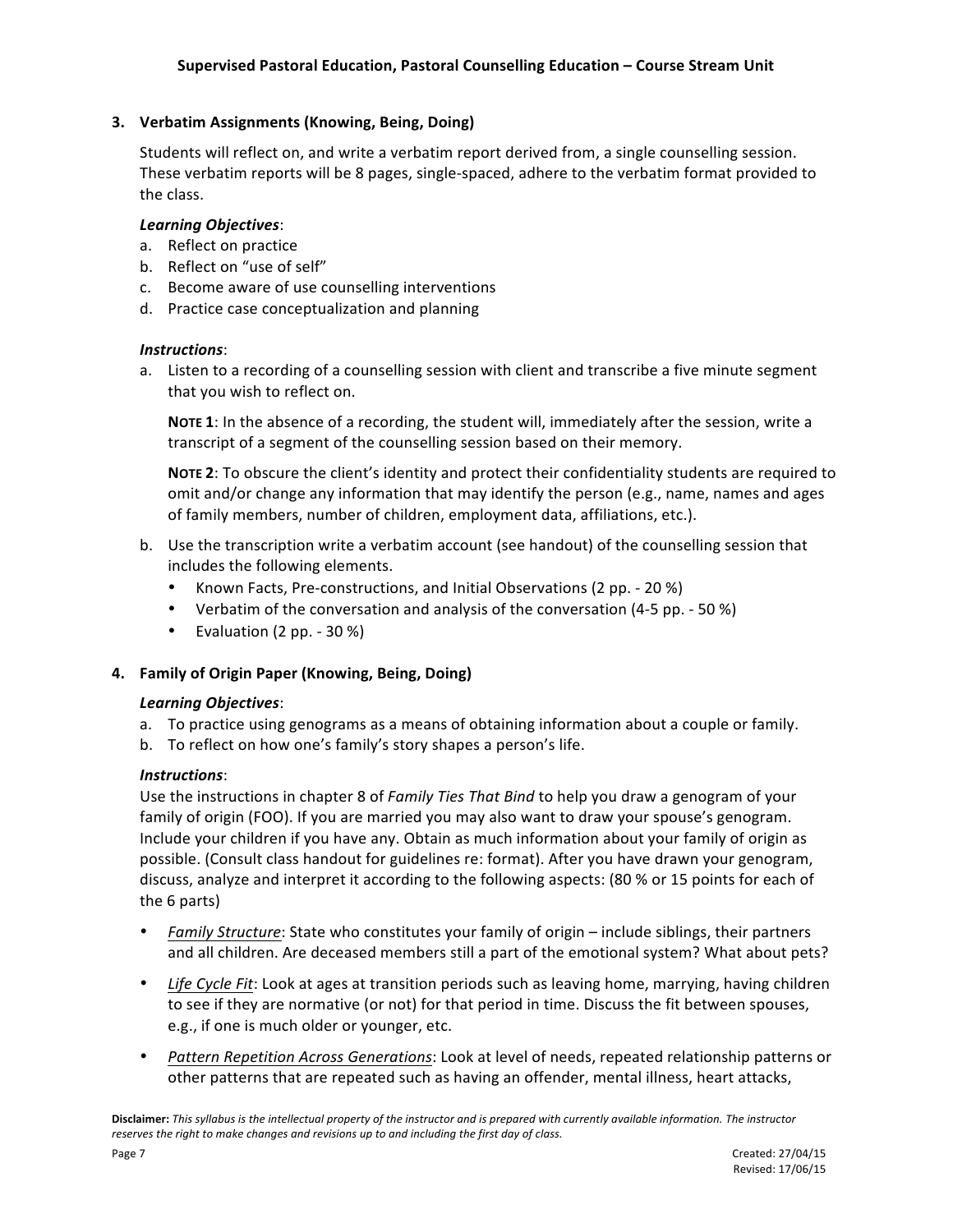# **Supervised Pastoral Education, Pastoral Counselling Education – Course Stream Unit**

ministers, teachers, military personnel, emotional cut-offs, or small or large families in each generation. 

- Life Events and Family Needs: Track critical events and toxic issues to see if there are anniversary reactions, similar timing (in areas such as sexual abuse), the impacts of ecological events on family needs, coincidences, etc.
- *Relational Patterns and Triangles*: Look at dyads, triangles among parents and child, among siblings, in multiple generations, in affairs, in divorced and blended families.
- *Family Balance and Imbalance*: From each spouse's family of origin, assess the differences in terms of balance of size of family, occupation, finances and other resources, roles, functioning.

# *Written Format*:

Submit a 3-4 generation genogram (one-page) and a brief reflection on the above questions/topics. Highlight the salient features and insights derived by yourself. Be sure to identify intergenerational influences. Genogram (20%) will be graded on the student's use of the symbols and the completeness of the genogram. Grade for written portion is based on the quality of the student's description of each topic area and the extent to which they use this exercise to become aware of how the influences of their FOO on their ministering self.

# **5. "Use of Self" Reflection Journals (Knowing, Being, Doing)**

The student will keep a weekly journal (approx. 1 hour per week) in which they identify and briefly reflect on important situations and/or concerns that arise in the course of their placement. It is permissible for a student to reflect on the same situation/question over the course of multiple weeks. This journal is intended to promote self-awareness as well as awareness of others.

# *Learning Objectives*:

- To demonstrate awareness of the impact of the client's context on the therapeutic process.
- To employ effective skills in observation of self, the client and the therapeutic process.
- To demonstrate awareness and maintenance of appropriate therapeutic boundaries.
- To demonstrate awareness of the impact of the therapist's subjective context on the therapeutic process.
- To recognize the impact of power dynamics within the therapeutic relationship.
- To protect client from imposition of the therapist's personal issues.
- To employ effective and congruent verbal and non-verbal communication.

# *Instructions*:

# *Part One: Writing the Journal*

Step 1: Select and describe an experience or situation in your placement that was significant.

- Step 2: Identify the issues that are of concern to the client, including the feelings evoked within the client, as well as the client's world of meaning as it applies to the issue/situation.
- Step 3: Identify your awareness of your responses to the client's story: e.g., emotions that were evoked, personal issues (past or present) that may have been evoked, personal beliefs or biases that have been evoked, etc.
- Step 4: Reflect on this experience in light of the CASC/ACSS and CRPO codes of ethical practice. Are any issues raised with respect to your response to this situation?
- Step 5: Reflect on this experience in light of Scripture; allow the words, scenes, passages of Scripture to surface and shape your thinking.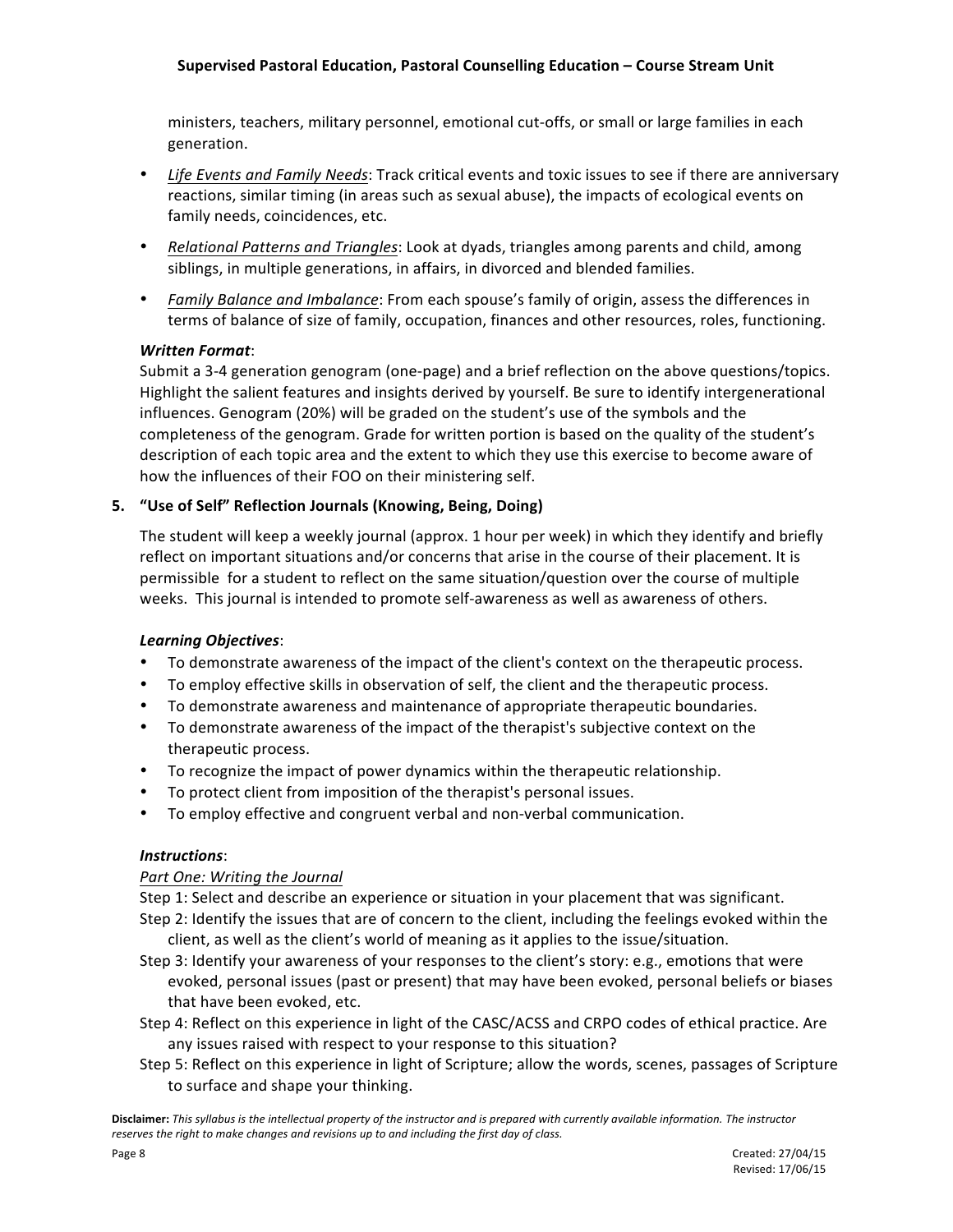Step 6: Identify what you have learned from this experience and how it has shaped your view of yourself as both a counsellor and a ministering person.

# *Part Two: SEUS/IPR Discussions*

Students will sign up to lead the weekly SEUS/IPR reflections and will use their reflections on a specific event or situation to engage the group in a process of reflecting on clinical practice. Students who present will be graded on the basis of their description of the situation as well as their ability to lead the group in a discussion that engages ethical and theological themes.

# **COURSE ADMINISTRATION:**

**Style:** All stylistic considerations (including but not limited to questions of formatting, footnotes, and bibliographic references) must conform to the McMaster Divinity College Style Guidelines for Essays and Theses http://www.mcmasterdivinity.ca/sites/default/files/documents/MDCStyleGuide.pdf. Failure to observe appropriate form will result in grade reductions.

**Academic Honesty:** Academic dishonesty is a serious offence that may take any number of forms, including plagiarism, the submission of work that is not one's own or for which previous credit has been obtained, and/or unauthorized collaboration with other students. Academic dishonesty can result in severe consequences, e.g., failure of the assignment, failure of the course, a notation on one's academic transcript, and/or suspension or expulsion from the College.

Students are responsible for understanding what constitutes academic dishonesty. Please refer to the Divinity College Statement on Academic Honesty http://www.mcmasterdivinity.ca/programs/rulesregulations 

Gender Inclusive Language: McMaster Divinity College uses inclusive language for human beings in worship services, student written materials, and all of its publications. In reference to biblical texts, the integrity of the original expressions and the names of God should be respected. The NRSV and TNIV are examples of the use of inclusive language for human beings. It is expected that inclusive language will be used in chapel services and all MDC assignments.

**Submission of Written Work:** All written work is to be submitted in hard copy and are due at the beginning of class on the day indicated (by email before 5 p.m. of the day due). Late submission of assignments will be deducted one grade point (1%) for every late day.

Length: Students are expected to adhere to the word count. Papers will be penalized if they are shorter than the minimum word/page count. Papers that exceed the maximum word/page count will receive grace for the first 15% over the stipulated limit after which the grade will be reduced by 1/3 of a letter grade for each additional 10% a paper exceeds the stipulated word/page count.

# **Select Bibliography:**

Entwistle, David N. *Integrative approaches to psychology and Christianity*. Eugene, OR: Wipf & Stock, 2004. 

Fine, Sara F., & Glasser, P.H. *The first helping interview*. Thousand Oaks, CA: Sage, 1996.

Ivey, Alan E. et al. *Intentional interviewing and counseling: Facilitating client development in a* multicultural world (7<sup>th</sup> ed.). Belmont, CA: Thomson, Brooks/Cole, Cengage, 2010.